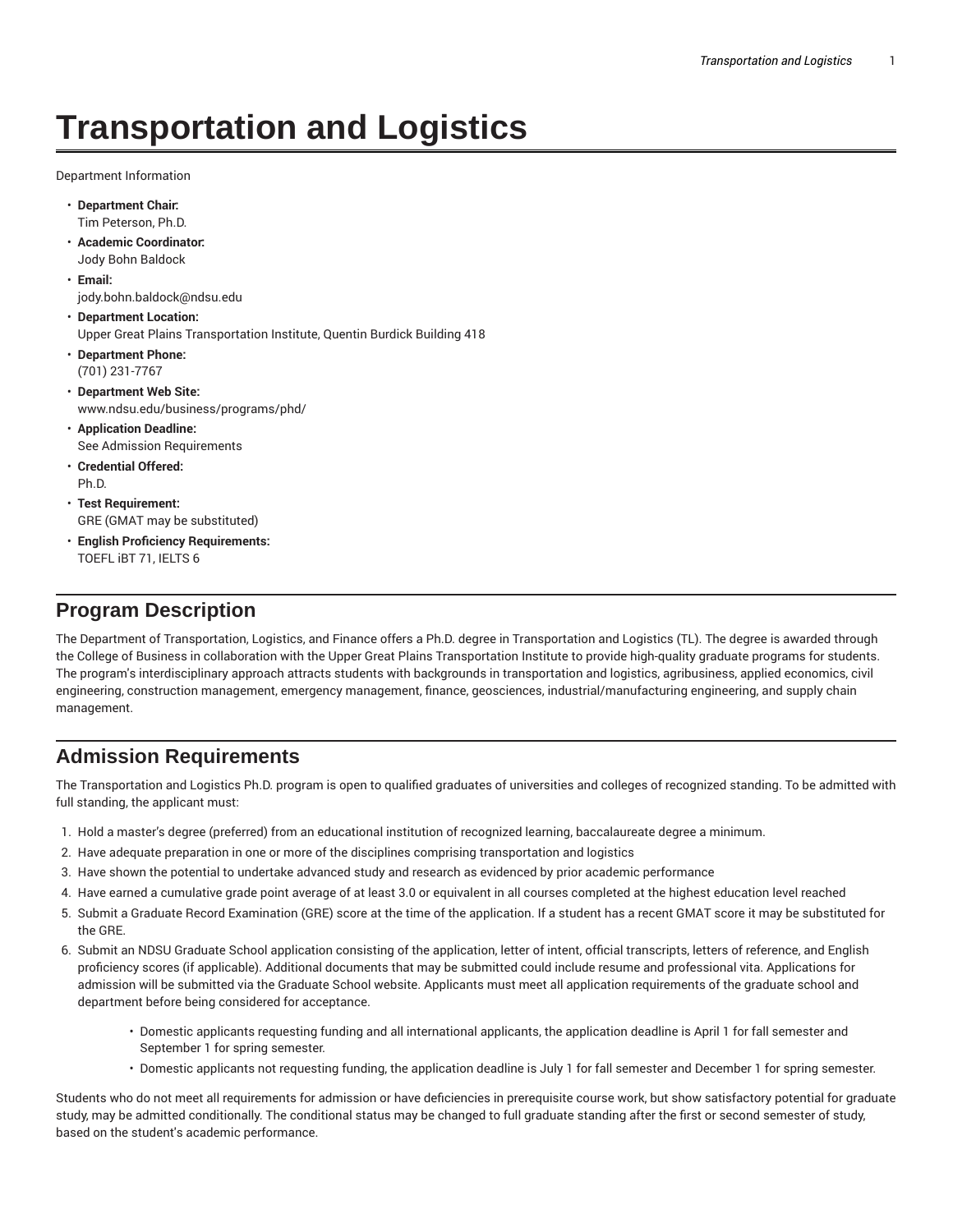# **Apply for Admission**

To apply for admission, please visit the Admission Information page (https://bulletin.ndsu.edu/graduate/admission-information).

### **Financial Assistance**

The number of assistantships vary from year to year, depending on grant availability and the number of students in residence. Applicants are considered on the basis of merit and potential to undertake advanced study and research.

To be considered for an assistantship, an applicant must complete a Graduate School application, be accepted by the department, and identify the desire for an assistantship or financial need in the statement of purpose.

Graduate tuition is waived for students with assistantships, but all fees are the student's responsibility.

### **Degree Requirements**

The Ph.D. program requires the completion of a minimum of 90 credits of graduate study beyond the baccalaureate degree with an overall GPA of 3.0 or higher. If the student has a master's degree, the student is eligible to transfer 30 credits from the master's degree towards the 90 credits needed as long as the master's degree is related to the discipline in which a doctoral degree is being pursued. A minimum of 30 graduate course credit hours must be taken; among these credit hours, eighteen credits must consist of the core courses below, two credits must consist of the required graduate teaching experience, and a minimum of six credits must consist of Transportation and Logistics electives. An additional 30 credit hours must consist of research-based dissertation credits. Each student must develop a plan of study under the guidance of a faculty adviser and a supervisory committee.

Students must take a qualifying examination upon completion of the core courses. The qualifying exam will include two components: (1) core transportation and logistics knowledge and (2) competency in quantitative methods. After passage of the qualifying examination and successful completion of the courses designated in the plan of study, the student may schedule a comprehensive examination. The comprehensive exam includes written and oral components related to the student's area of concentration. The comprehensive exam also includes a dissertation prospectus examination in which the student must present and defend a plan for undertaking and completing a dissertation. After passage of the comprehensive exam and completion of the dissertation, the doctoral candidate must pass a final examination in which the completed dissertation is presented and defended. The Ph.D. program requires students to present at least one original transportation and/or logistics research paper at a national or international conference, and submit at least one paper to a referred transportation and/or logistics journal.

| Code                             | <b>Title</b>                                                           | <b>Credits</b> |
|----------------------------------|------------------------------------------------------------------------|----------------|
| <b>Core Courses (18 credits)</b> |                                                                        |                |
| <b>TL 831</b>                    | Modeling for Transportation and Logistics Decision Analysis            | 3              |
| <b>TL 881</b>                    | Mixed Methods in Transportation Research                               | 3              |
| <b>TL 882</b>                    | <b>Highway Planning and Logistics</b>                                  | 3              |
| <b>TL 883</b>                    | Introduction to Rail Transportation                                    | 3              |
| <b>TL 885</b>                    | Spatial Analysis in Transportation & Logistics                         | 3              |
| <b>TL 888</b>                    | Research in Transportation and Logistics                               | 3              |
| <b>Required Courses</b>          |                                                                        |                |
| <b>TL 892</b>                    | <b>Graduate Teaching Experience</b>                                    | $\overline{2}$ |
|                                  | Transportation and Logistics (TL) Elective Courses ( $\geq 6$ credits) |                |
| TL 811                           | Modeling for Logistics Research                                        | 4              |
| <b>TL 823</b>                    | Contemporary Supply Chain Research                                     | 3              |
| <b>TL 829</b>                    | Supply Chain Risk Management                                           | 3              |
| <b>TL 751</b>                    | <b>Transportation Cyber-Physical Security</b>                          | 3              |
| <b>TL 752</b>                    | <b>Transportation Planning and Environmental Compliance</b>            | 3              |
| <b>TL 754</b>                    | <b>Urban Transportation Systems Analysis</b>                           | 3              |
| <b>TL 755</b>                    | <b>Context Sensitive Solutions</b>                                     | 3              |
| <b>TL 756</b>                    | Transportation and Land Use Integration                                | 3              |
| <b>TL 757</b>                    | <b>Intelligent Transportation Solutions</b>                            |                |
| <b>TL 786</b>                    | <b>Public Transportation</b>                                           | 3              |
| <b>TL 787</b>                    | <b>Public Transportation II</b>                                        | 3              |
| <b>TL 789</b>                    | Leadership, Ethics, and Academic Conduct in Transportation             | 3              |
| <b>TL 715</b>                    | Introduction to ERP                                                    | 3              |
| <b>TL 719</b>                    | <b>Crisis Analysis and Homeland Security</b>                           | 3              |
|                                  |                                                                        |                |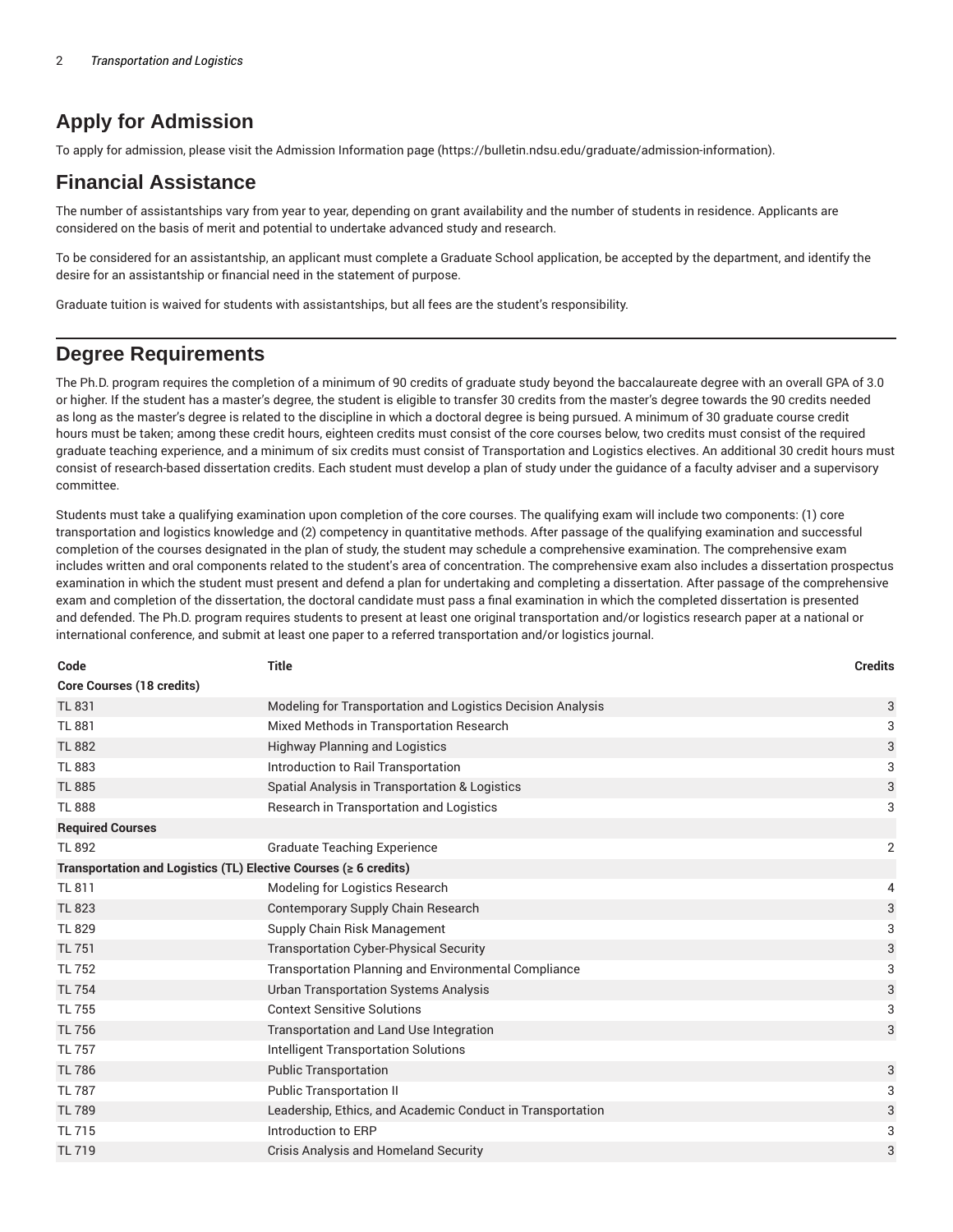| <b>TL 721</b>                     | International Logistics Management     | 3        |
|-----------------------------------|----------------------------------------|----------|
| <b>TL 725</b>                     | <b>ERP Configuration</b>               | 3        |
| <b>TL 729</b>                     | Adaptive Planning in Logistics Systems | 3        |
| <b>TL 731</b>                     | Logistics Decision Analysis            | 3        |
| <b>TL 733</b>                     | Case Studies in Logistics              | 3        |
| <b>TL 735</b>                     | <b>Practical Data Analytics</b>        | 3        |
| Dissertation ( $\geq 30$ credits) |                                        |          |
| <b>TL 899</b>                     | Doctoral Dissertation                  | $1 - 15$ |
|                                   |                                        |          |

## **Faculty**

#### **Raj Bridgelall, Ph.D.**

#### North Dakota State University, 2015

Research Interests: Big Data Analytics, Internet-of-Things (IoT), Cloud Computing; Connected and Autonomous Vehicles (CAV), Shared Mobility, Intelligent Transportation Solutions; Signal Processing and Mathematical Modeling of Transportation Systems; Remote Sensing with Unmanned Aircraft Systems; Hyperspectral Image Analysis; Radio Frequency Identification (RFID); Real-Time Locating Systems (RTLS); Energy Harvesting and Massive Scale Autonomous Wireless Sensor Networks

Department: Transportation, Logistics, and Finance

#### **Ranjit Godavarthy, Ph.D.**

Kansas State University, 2012

Research Interests: Public Transportation in Small Urban and Rural Areas, Demand Response Transit and Paratransit, Bike Share, Roundabouts, Traffic Engineering and Operations, Transportation and Highway Safety Department: Transportation, Logistics, and Finance

#### **Pan Lu, Ph.D.**

North Dakota State University, 2011

Research Interests: Connected and Autonomous Vehicles, Smart Material and Structure Health Monitoring, Big Data Analytics for Transportation, Smart Transportation, Transportation System, Asset Management, Multimodal Transportation, Geospatial Transportation Modeling Department: Transportation, Logistics, and Finance

#### **Jeremy Mattson, Ph.D.**

North Dakota State University, 2017 Research Interests: Public Transportation, Transportation Economics, Demand Modeling, Travel Behavior, Built Environment Department: Transportation, Logistics, and Finance

#### **Diomo Motuba, Ph.D.**

North Dakota State University, 2009 Research Interests: Transportation and Land Use Planning, Freight Modeling, Transportation Economics, Connected Automated Vehicles, Logistics and Supply Chain Management, Transportation Safety Department: Transportation, Logistics, and Finance

#### **Tim O. Peterson, Ph.D.**

Texas A&M University, 1988

Research Interests: Managerial Leadership, Application of Information Technology to Organizational Issues, Scholarship of Teaching Department: Management and Marketing

#### **Fred Riggins, Ph.D.**

Carnegie Mellon University, 1994

Research Interests: Economics of Information Systems, Interorganization Systems, Adoption of New Technology, Radio Frequency Identification (RFID), Internet-of-Things (IoT), Blockchain, Cryptoeconomics, Information and Communication Technology in Microfinance Department: Accounting and Information Systems

#### **Joseph Szmerekovsky, Ph.D.**

Case Western Reserve University, 2003 Research Interests: Project Management and Scheduling, Supply Chain Management and Technology, Energy Supply Chain Management, Healthcare Logistics Department: Transportation, Logistics, and Finance

#### **Denver Tolliver, Ph.D.**

Virginia Polytechnic Institute and State University, 1989 Research Interests: Highway Systems Modeling, Multimodal Transportation Planning, Freight Transportation, Energy and Environmental Analysis